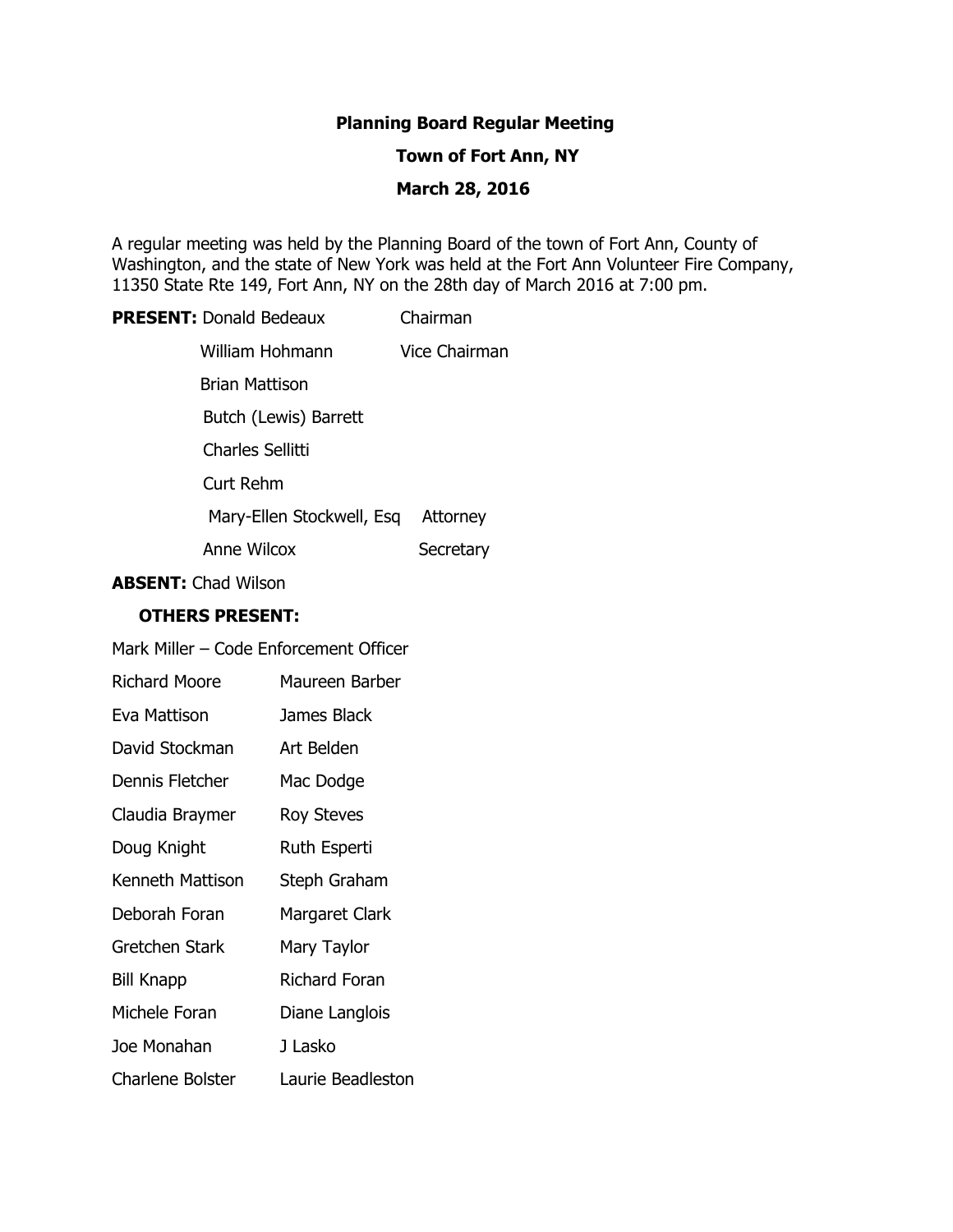Don Beadleston John & Glenda Graham

Chris Boyea, P.E.

## **Prior Months Meeting Minutes:**

Both the regular Meeting minutes and the Public Hearing meeting minutes were reviewed.

A motion was made by Brian Mattison, 2<sup>nd</sup> by Butch Barrett to accept and approve both the regular and Public Hearing minutes from 3/28/16.

Vote:

Ayes 5

Nays 0

Abstain 1 – Charlie Selletti

# **OPEN REGULAR MEETING:**

Chairman, Donald Bedeaux called the regular meeting to order at 7:00 pm with a pledge of allegiance.

#### **New Business:**

## **David Stockman – Boundary Line Adjustment Application**

A boundary line adjustment application was submitted by Mr. Stockman. Mr. Stockman's proposal is to move the back boundary line to enlarge a lot which is being sold, so that lot boarders the prospective buyers' boundary line. The lot being sold is approximately 2.7 acres.

A letter from APA was received by town attorney Stockwell, the letter dated 3/23/2016 states, the proposed project does not require an APA permit, but that the following restrictions would apply, the project must be undertaken in accordance with the agency regulations implementing the state freshwater wetlands act. The APA provided a flyer so that if there is any future development, the applicant would still have to comply with the APA. For purposes of the boundary line, the APA is non jurisdictional.

In the boards review of the boundary line adjustment application, it is noted that the additional language required by the board was not on the Mylar Map. Attorney Stockwell advised the applicant she will contact their attorney and provide them with the language required by the board. Also, there was no proposed boundary line agreement presented with the application. The board advised the applicant the language must be included on the Mylar Map and the boundary line agreement and this should be submitted to the Town Attorney for review..

A motion to approve the boundary line adjustment, conditioned upon the additional language being included in the boundary line agreement form, which will be submitted to attorney Stockwell for her review, by the applicants attorney, was made by William hohmann,  $2^{nd}$  by Brian Mattison.

Vote:

Ayes 5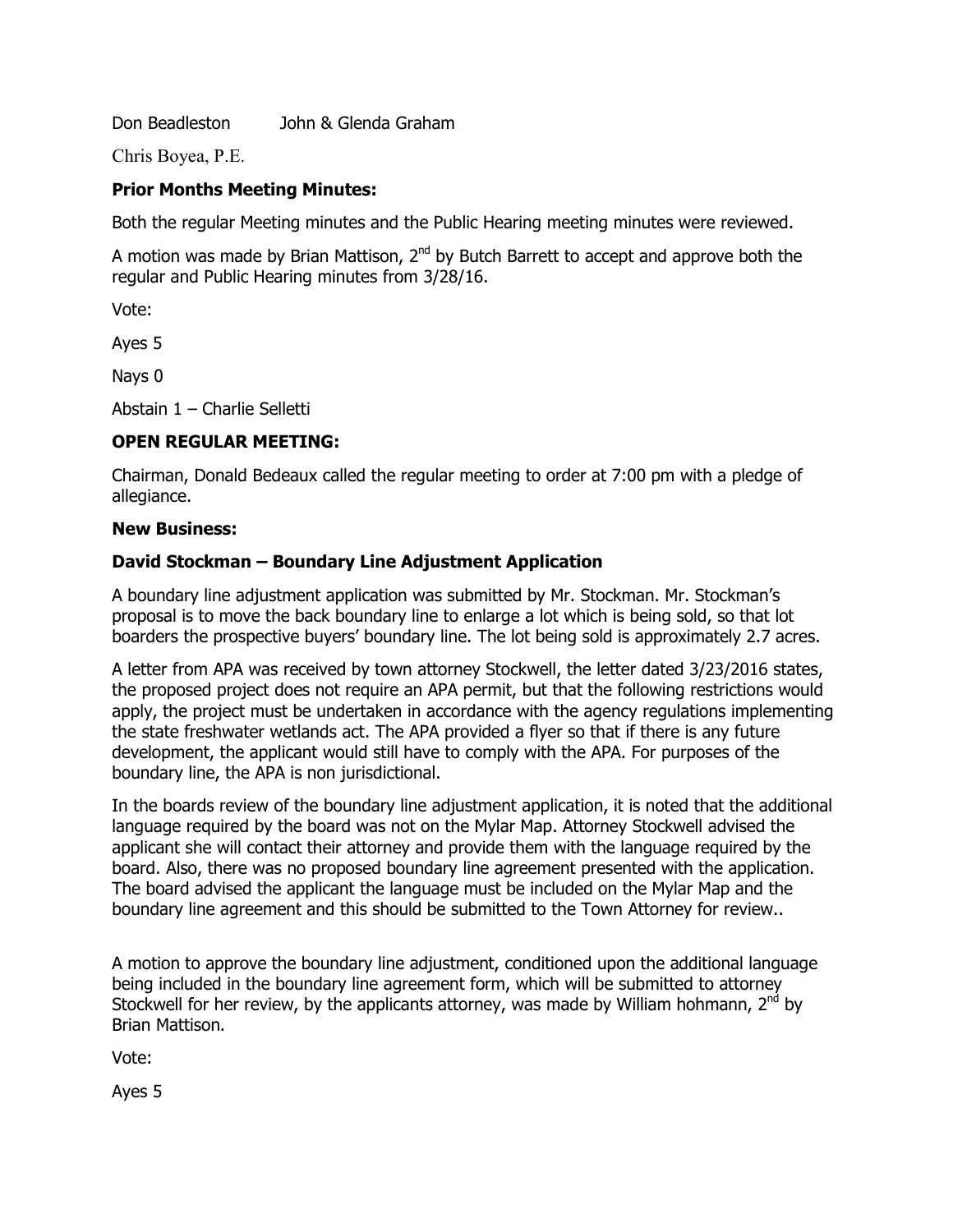Nays 0

Abstain 1

# **Donald and Vanessa Bedeaux – Sub Division Application**

Chairman Bedeaux abstained from this portion of the meeting as he has a conflict of interest, as he is the applicant.

A motion was made by Brian Mattison, 2<sup>nd</sup> by Butch Barrett appointing Bill Hohmann as acting Chairman for this subdivision application.

Vote:

Ayes 5

Nays 0

Abstain 0

APA approval has been received by the applicant (APA letter is on file in Planning Board office). The APA advised the applicant that the proposed subdivided parcel must be made into two lots due to the lower part of the property line is too close to the other camps which the parcel boarders. The property is located on Stones Way, Fort Ann, NY. The parcel being subdivided originally was 5.21 acres, however, per the APA letter requests the 5.21 acres be split into 2 separate lots, one equaling 3.99 acres and the other 1.22 acres. The APA letter states "Therefore construction of a single family dwelling, mobile home, or other principal building on the 1.22 +/- acre lot containing 44' of shoreline would require an APA variance."

A motion was made to set a public hearing for April 25, 2016 at 7:00 pm, by Brian Mattison, 2<sup>nd</sup> by Butch Barrett.

Vote: Ayes 5 Nays 0 Abstain 1

# **Kenneth Mattison – Boundary Line Adjustment Application**

Board member Brian Mattison is abstaining from this portion of the meeting as there is a conflict of interest, as the applicant is Brian Mattisons' brother.

A boundary line adjustment application was submitted for Kenneth Mattison, Mr. Mattison is purchasing a parcel of land on State Rte 149 from Walker's LLC. The parcel is located on the natural boundary line of the brook located on said property.

The board asked the applicant to include additional language on the boundary line agreement, to include "any further subdivision would require approval of the Fort Ann Planning Board"

A motion to accept the boundary line application, conditioned upon the additional language mentioned above be included, was made by William Hohmann,  $2^{nd}$  by Butch Barrett.

Vote:

5 Ayes

0 Nays